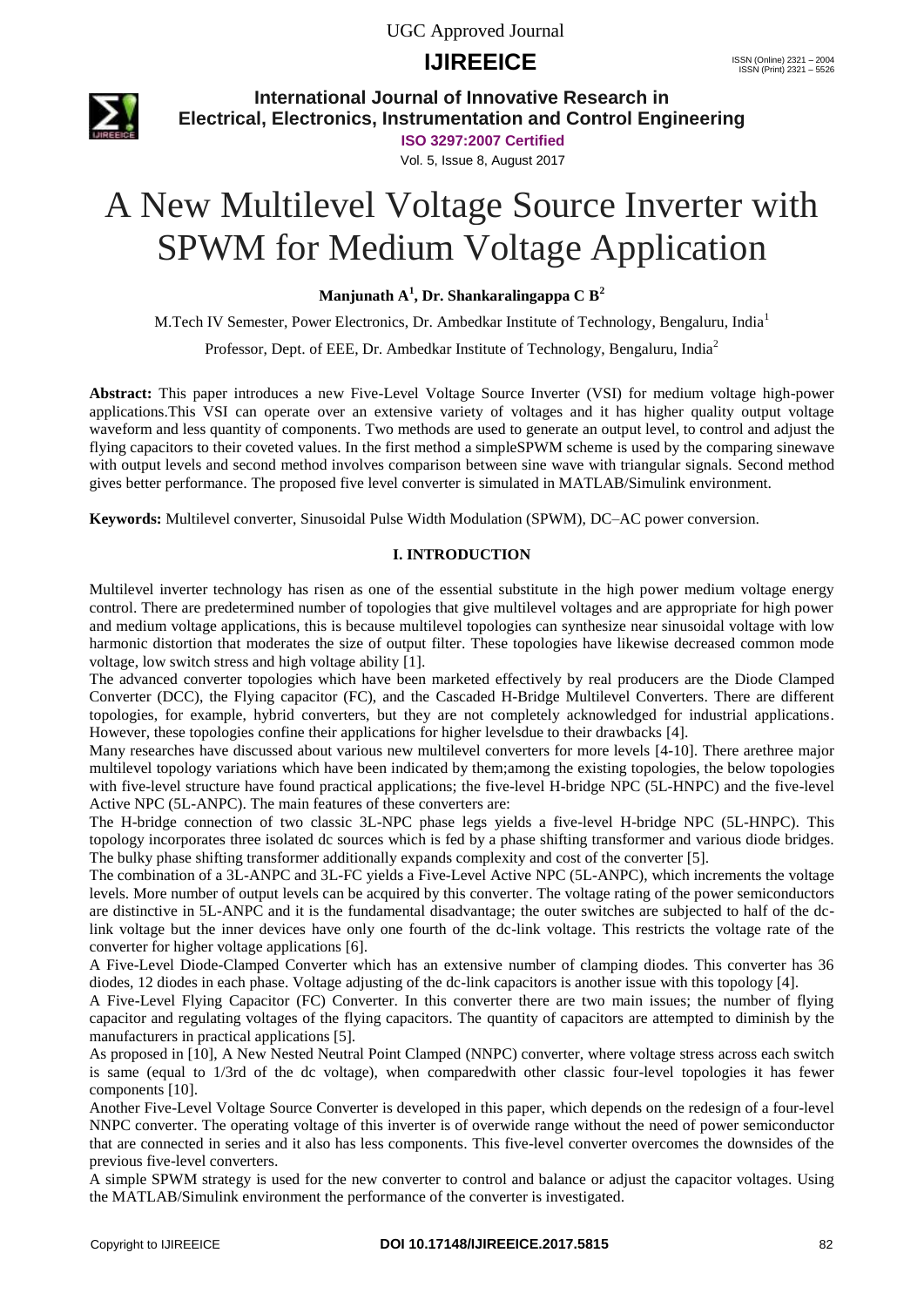# **IJIREEICE ISSN** (Online) 2321 – 2004



### **International Journal of Innovative Research in Electrical, Electronics, Instrumentation and Control Engineering**

**ISO 3297:2007 Certified**

Vol. 5, Issue 8, August 2017

#### **2. CONVERTER TOPOLOGY**

#### **2.1. Operation of the Proposed Five-Level Voltage Source Inverter**

The proposed multilevel converter topology is as shown in Figure 1. The capacitor  $Cx_1$  and  $Cx_2$ , x=phase a, b, c are charged to one-fourth of Vdc ( $1/4^{\text{th}}$ Vdc) and Cx<sub>3</sub> is charged to three-fourth of Vdc ( $3/4^{\text{th}}$ Vdc) to ensure equally spaced steps in the output voltages.



Figure 1: A new five-level three-phase inverter

Five output levels are accomplished with the twelve distinct switching combinations. The switching combinations list is shown in Table I. It should be noticed that the voltage stress over the switches do not go beyond 1/4th of dc-link voltage. The repetitiveswitch combination to produce the output levels is another preferred standpoint of this converter topology. For instance, there are 3 excessive switching states (from Table I) to generate voltage levels of  $1/4V_{dc}$  and - $1/4V_{dc}$  and there are 4 excessive switching states to generate voltage levels of two. For each floating capacitor each repetitivestate provides a charging and discharging current path. Voltage balancing of the capacitors are achieved by this component of repetitiveswitching states.

#### **2.2. SPWM Scheme for the Proposed Multilevel Inverter**

Sinusoidal PWM (SPWM) is a standout amongst the most well known modulation scheme in industrial applications. Two methods have been used to generate multilevel output voltage. In the first method modulation scheme is based on comparing sinewave and output levels and in second method modulation scheme is based on comparing sinewave and triangular signal. A multicarrier SPWM strategy is used to generate multilevel output voltage while adjusting the flying capacitors voltage, in this employing the deviation of the capacitor voltages from their nominal values and depending on the converter outputcurrent the best switching state is selected from the available excessive switching states to charge or discharge the capacitors and finally regulate the voltages of capacitors. This method of approach is intuitive and simple to implement in a digital control system.

Fig. 2(a) shows the desired output levels which is the result of comparing (1) sinewave and output levels and (2) sinewave and triangular signal Fig. 2(b).With respect to the desired level at the output, and from Table I the corresponding switching state can be chosen and then applied to the power switches.

#### (1) Sinewave and output levels

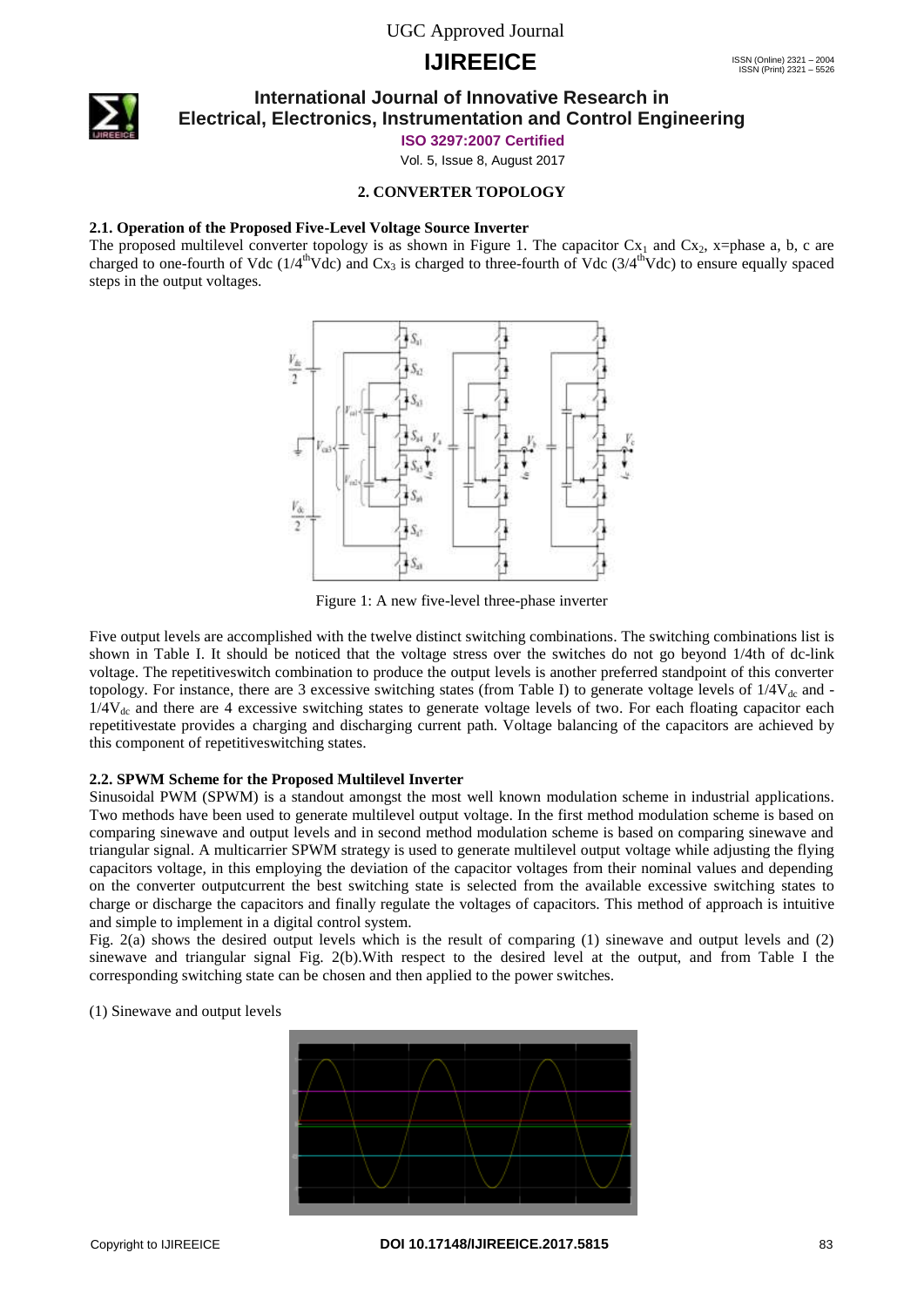# **IJIREEICE ISSN** (Online) 2321 – 2004



# **International Journal of Innovative Research in Electrical, Electronics, Instrumentation and Control Engineering**

**ISO 3297:2007 Certified**

Vol. 5, Issue 8, August 2017



Fig.2(a). comparing sinewave and output levels

| Table I: Different switching states of the Five-Level Converter |  |  |  |  |  |
|-----------------------------------------------------------------|--|--|--|--|--|
|-----------------------------------------------------------------|--|--|--|--|--|

|                |              |              |              |              |              |                 |              |              |               | $V_{\text{Cx1}}$         |                          | $V_{\text{Cx2}}$ |               | Vos                      |                       |                |
|----------------|--------------|--------------|--------------|--------------|--------------|-----------------|--------------|--------------|---------------|--------------------------|--------------------------|------------------|---------------|--------------------------|-----------------------|----------------|
| State          | $S_{x1}$     | $S_{x2}$     | $S_{x3}$     | $S_{x4}$     | $S_{x5}$     | $S_{\text{xB}}$ | $S_{x7}$     | $S_{x8}$     | $i_{x}$<br>>0 | $i_{x}$<br>< 0           | $i_{x}$<br>>0            | $i_{x}$<br><0    | $i_{x}$<br>>0 | $i_{x}$<br>< 0           | Level<br>$V_{\rm ax}$ |                |
| E              | 1            | $\mathbf{1}$ | 1            | $\mathbf{1}$ | $\Omega$     | 0               | $\Omega$     | $\Omega$     | $\sim$        | $\sim$                   | $\sim$                   | $\sim$           | $\sim$        | ۰                        | $V_{dc}$ / 2          | 4              |
| D <sub>3</sub> | 1            | $\mathbf{1}$ | $\mathbf{O}$ | $\mathbf{1}$ | $\mathbf{1}$ | 0               | $\mathbf{0}$ | $\mathbf{0}$ | $\mathsf{C}$  | D                        | $\overline{\phantom{a}}$ | ۰                | ۰             | Ξ                        | $V_{dc}$ / 4          | $\mathbf{3}$   |
| D <sub>2</sub> | 0            | $\mathbf{1}$ | 1            | 1            | $\mathbf{O}$ | 0               | $\mathbf{O}$ | 1            | $\sim$        | $\sim$                   | ×                        | $\equiv$         | D             | C                        |                       |                |
| D <sub>1</sub> | $\mathbf{1}$ | $\Omega$     | $\mathbf{1}$ | $\mathbf{1}$ | $\Omega$     | 0               | $\mathbf{1}$ | $\bf{0}$     | D             | C                        | D                        | C                | C             | D                        |                       |                |
| C <sub>4</sub> | 1            | 1            | 0            | $\theta$     | 1            | 1               | $\mathbf{0}$ | $\mathbf{0}$ | C             | D                        | C                        | D                | ÷             | ٠                        | $\boldsymbol{0}$      | $\overline{2}$ |
| C3             | $\mathbf{1}$ | $\Omega$     | $\Omega$     | $\mathbf{1}$ | $\mathbf{1}$ | 0               | $\mathbf{1}$ | $\Omega$     | $\sim$        | $\overline{\phantom{a}}$ | D                        | C                | C             | D                        |                       |                |
| C <sub>2</sub> | 0            | $\mathbf{1}$ | $\Omega$     | $\mathbf{1}$ | $\mathbf{1}$ | 0               | $\Omega$     | $\mathbf{1}$ | $\mathsf{C}$  | D                        | $\overline{\phantom{a}}$ | ۰                | D             | C                        |                       |                |
| C1             | $\mathbf{0}$ | $\mathbf{0}$ | 1            | $\mathbf{1}$ | 0            | 0               | $\mathbf{1}$ | $\mathbf{1}$ | D             | C                        | D                        | C                |               | $\overline{\phantom{a}}$ |                       |                |
| B <sub>3</sub> | 0            | $\mathbf{0}$ | 0            | $\mathbf{1}$ | $\mathbf{1}$ | 0               | 1            | $\mathbf{1}$ | ÷.            | ÷                        | D                        | C                | $\sim$        | ×                        | $-V_{dc}$ / 4         | $\mathbf 1$    |
| <b>B2</b>      | 1            | $\Omega$     | $\Omega$     | $\mathbf{0}$ | $\mathbf{1}$ | $\mathbf{1}$    | 1            | $\Omega$     | $\sim$        | ٠                        | $\sim$                   | ۰                | C             | D                        |                       |                |
| <b>B1</b>      | $\Omega$     | $\mathbf{1}$ | $\Omega$     | $\mathbf{0}$ | $\mathbf{1}$ | $\mathbf{1}$    | $\mathbf{0}$ | $\mathbf{1}$ | C             | D                        | C                        | D                | D             | C                        |                       |                |
| Α              | 0            | 0            | 0            | $\circ$      | 1            | 1               | 1            | 1            | -             | -                        | ۰                        | -                | ۰             | $\overline{\phantom{a}}$ | $-V_{\text{dc}}/2$    | $\bf{0}$       |

(2) Sinewave and triangular signal



Desired output levels Fig.2(b). comparing sinewave and output levels

Table I shows the excessive switching states for level 1, 2 and 3, and also it is observed that each redundancy state depending on the sign convention of output current can charge or discharge the flying capacitors and the difference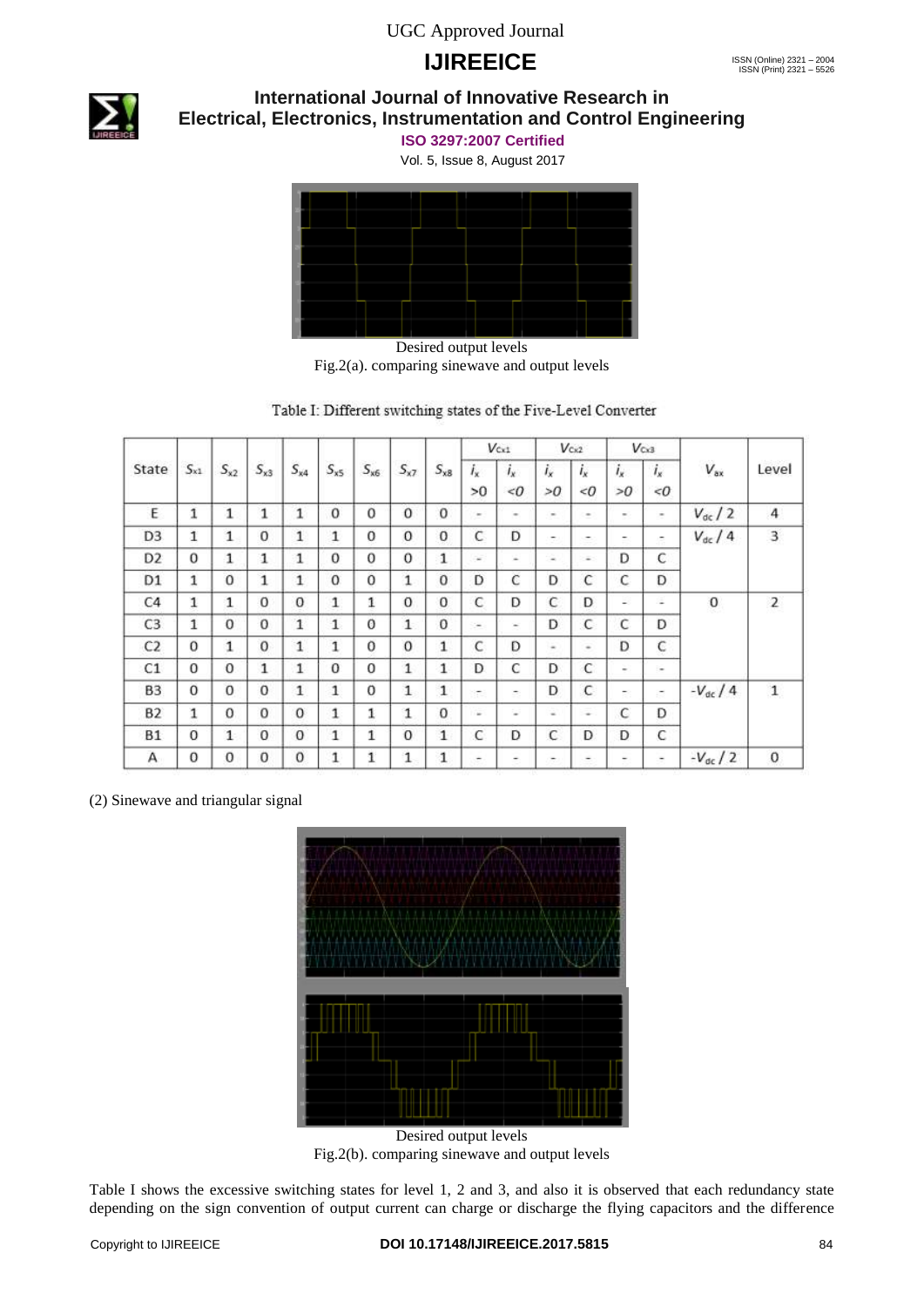# **IJIREEICE ISSN** (Online) 2321 – 2004



## **International Journal of Innovative Research in Electrical, Electronics, Instrumentation and Control Engineering**

**ISO 3297:2007 Certified**

Vol. 5, Issue 8, August 2017

between the nominal voltage values and the measured voltage values are limited. For instance, when the desired output level is 1 and the capacitor Cx3 needs to be charged, if the output current is positive the switching state B2 should be chosen to charge the capacitor Cx3 and if the output current is negative the switching state B1 should be chosen. If there is no control over the currents that flow into/out from the flying capacitors to charge/discharge the capacitors, therefore the voltage of the flying capacitors may deviate from their desired values.

The voltage deviation of the flying capacitors can be expressed as:

 $\Delta Vcxi = Vcxi - Vcxi$ ,

 $x =$  phase a,b,c, and  $i = 1, 2, 3, \dots, (1)$ 

where V<sub>Cxi</sub> are the capacitor voltages, V<sub>cxi, ref</sub>are the nominal values which Vcxi, ref = Vdc / 4 for i=1,2 and Vcx3, ref = 3Vdc / 4.

It can be seen from the Table I, to charge and discharge the flying capacitors, there are enough redundancy at level 1, 2 and 3. Table II shows that which switching state should be chosen in different conditions to control voltage of flying capacitors. For instance, if the level is 1 and the deviation of capacitor Cx2 is more than Cx3 ( $|\Delta$ VCX2| >  $|\Delta$ VCX3|), it means that the main priority should be given to charge or discharge capacitor Cx2. Assume that ix $> 0$ , if  $\Delta Vcx2 > 0$ , therefore the capacitor Cx2 should be discharged and thus the state B3 should be selected.

| Table II: The voltage balancing method for each phase of the five-level inverter |  |  |  |  |
|----------------------------------------------------------------------------------|--|--|--|--|
|                                                                                  |  |  |  |  |

| Output | Condition                                        | $i_x$    | $\Delta V$ CXI           | $\triangle V\text{C}X2$  | $\Delta V\text{CX}3$     | <b>State</b>    |
|--------|--------------------------------------------------|----------|--------------------------|--------------------------|--------------------------|-----------------|
| Level  |                                                  |          |                          |                          |                          |                 |
|        |                                                  | $\geq 0$ | $\geq 0$                 | $\overline{\phantom{a}}$ | $\overline{\phantom{a}}$ | $\overline{D1}$ |
|        | $ \Delta \text{VCX1}  \geq  \Delta \text{VCX3} $ |          | < 0                      | -                        | $\overline{\phantom{a}}$ | D <sub>3</sub>  |
| 3      |                                                  | < 0      | $\geq 0$                 | ٠                        | $\overline{\phantom{a}}$ | D <sub>3</sub>  |
|        |                                                  |          | < 0                      | -                        | $\overline{\phantom{a}}$ | $\overline{D1}$ |
|        |                                                  | $\geq 0$ | $\overline{\phantom{a}}$ | -                        | $\geq 0$                 | D <sub>2</sub>  |
|        | $ \Delta \text{VCX3}  >  \Delta \text{VCX1} $    |          | $\overline{\phantom{a}}$ | $\frac{1}{2}$            | < 0                      | D1              |
|        |                                                  | < 0      | $\overline{\phantom{a}}$ | $\overline{\phantom{a}}$ | $\geq 0$                 | $\overline{D1}$ |
|        |                                                  |          | $\overline{\phantom{a}}$ | -                        | < 0                      | D2              |
|        | $ \Delta$ VCX1  > $ \Delta$ VCX3                 | $\geq 0$ | $\geq 0$                 |                          | $\overline{\phantom{a}}$ | C1              |
|        | &                                                |          | < 0                      | -                        | -                        | C2 / C4         |
|        | $ \Delta \text{VCX1}  >  \Delta \text{VCX2} $    | < 0      | $\geq 0$                 | $\overline{a}$           | $\overline{\phantom{a}}$ | C2/C4           |
|        |                                                  |          | < 0                      |                          | $\overline{\phantom{a}}$ | C1              |
| 2      | $ \Delta$ VCX2 $  >  \Delta$ VCX1 $ $            | $\geq 0$ | $\overline{\phantom{a}}$ | $\geq 0$                 | $\overline{\phantom{a}}$ | C3 / C1         |
|        | &                                                |          | $\overline{\phantom{a}}$ | < 0                      | $\overline{\phantom{a}}$ | C2              |
|        | $ \Delta \text{VCX2}  >  \Delta \text{VCX3} $    | < 0      | $\overline{\phantom{a}}$ | $\geq 0$                 | $\overline{\phantom{a}}$ | C2              |
|        |                                                  |          | -                        | < 0                      | $\overline{\phantom{a}}$ | C3 / C1         |
|        | $ \Delta$ VCX3 $  >  \Delta$ VCX1 $ $            | $\geq 0$ | -                        |                          | $\geq 0$                 | C2              |
|        | &                                                |          | $\overline{\phantom{0}}$ | $\overline{\phantom{0}}$ | < 0                      | C <sub>3</sub>  |
|        | $ \Delta \text{VCX3}  >  \Delta \text{VCX2} $    | < 0      | -                        | -                        | $\geq 0$                 | C <sub>3</sub>  |
|        |                                                  |          | $\overline{\phantom{a}}$ | ٠                        | < 0                      | C2              |
|        |                                                  | $\geq 0$ | $\overline{\phantom{0}}$ | $\geq 0$                 | $\overline{\phantom{a}}$ | B <sub>3</sub>  |
|        | $ \Delta \text{VCX2}  \geq  \Delta \text{VCX3} $ |          | $\overline{\phantom{a}}$ | < 0                      | $\overline{\phantom{a}}$ | B1              |
| ı      |                                                  | < 0      | -                        | $\geq 0$                 | $\overline{\phantom{a}}$ | B1              |
|        |                                                  |          | $\overline{\phantom{a}}$ | < 0                      | $\overline{\phantom{a}}$ | B <sub>3</sub>  |
|        |                                                  | $\geq 0$ | $\overline{\phantom{0}}$ | $\frac{1}{2}$            | $\geq 0$                 | B1              |
|        | $ \Delta \text{VCX3}  \geq  \Delta \text{VCX2} $ |          | $\overline{\phantom{0}}$ | $\overline{a}$           | < 0                      | B2              |
|        |                                                  | < 0      | -                        | -                        | $\geq 0$                 | B2              |
|        |                                                  |          | -                        | -                        | < 0                      | B1              |

Procedure to be followed to control the flying capacitor voltages (with respect to Table I&II):

- 1. By comparing carrier and modulation signal the desired output level should be determined.
- 2. Depending on the sign convention of the phase current and voltages of the flying capacitors ought to be measured and then the capacitor voltage deviation can be determined depending on step 1,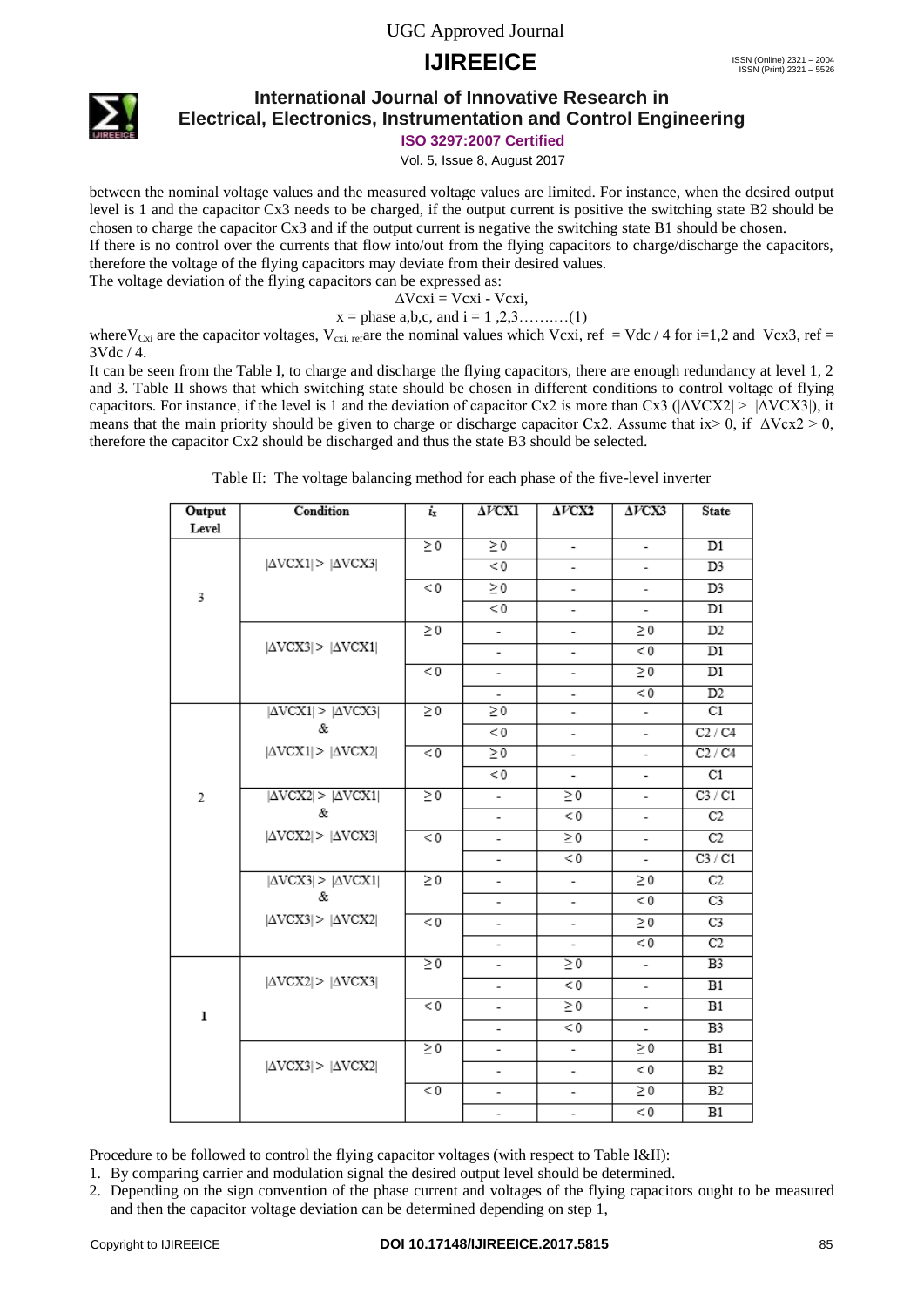# **IJIREEICE ISSN** (Online) 2321 – 2004



### **International Journal of Innovative Research in Electrical, Electronics, Instrumentation and Control Engineering**

**ISO 3297:2007 Certified**

Vol. 5, Issue 8, August 2017

3. The suitable switching state can be chosen from Table II and the corresponding gating signals will be applied to the power semiconductors.

The procedure to control voltage of flying capacitors in each phase is as follows. Initially the modulating signal for x (x=phase a,b,c) is compared to carriersand then the corresponding output levels are decided.If the desired output level(L) is 1, 2 or 3, the parallelswitching state will be State B, C or D, in the same way if the level 0 or level 4 is the desired output level (L), the parallel switching state will be State A or E from Table I respectively. On the other hand, the capacitor voltages (VCX1, VCX2 and VCX3) and phase current  $(i<sub>x</sub>)$  should be measured and then based on the output level (L) the convenient switching state should be selected from Table II.

For each leg, this procedure can be applied separately for flying capacitor voltages control, the only difference is that modulating signals should have  $\pm 120^\circ$  phase shift respect to each other.

#### **3. SIMULATION RESULTS**

To demonstrate the execution of the Five-Level converter, simulation studies have been carried out in MATLAB/Simulink tool. Table III shows the parameters of the system utilized in simulation studies. The simulation also exhibits the adequacy of the used SPWM to generate output voltages and to regulate and adjust the voltage of flying capacitors. The performance of the proposed five-level converter and SPWM controller has been studied for different loads.

| Table III: parameters of the study system (simulation) |  |  |  |  |  |  |  |
|--------------------------------------------------------|--|--|--|--|--|--|--|
|--------------------------------------------------------|--|--|--|--|--|--|--|

| <b>Converter Parameters</b>   | Values  |
|-------------------------------|---------|
| Flying Capacitors             | 1000 μF |
| Input DC Voltage              | 12 kV   |
| Output Frequency              | $50$ Hz |
| Device Switching<br>Frequency | 500 Hz  |

**(1) Comparing sinewave and output levels** 

(a) Inverter output voltage (kV)



#### (b) Output currents (A)

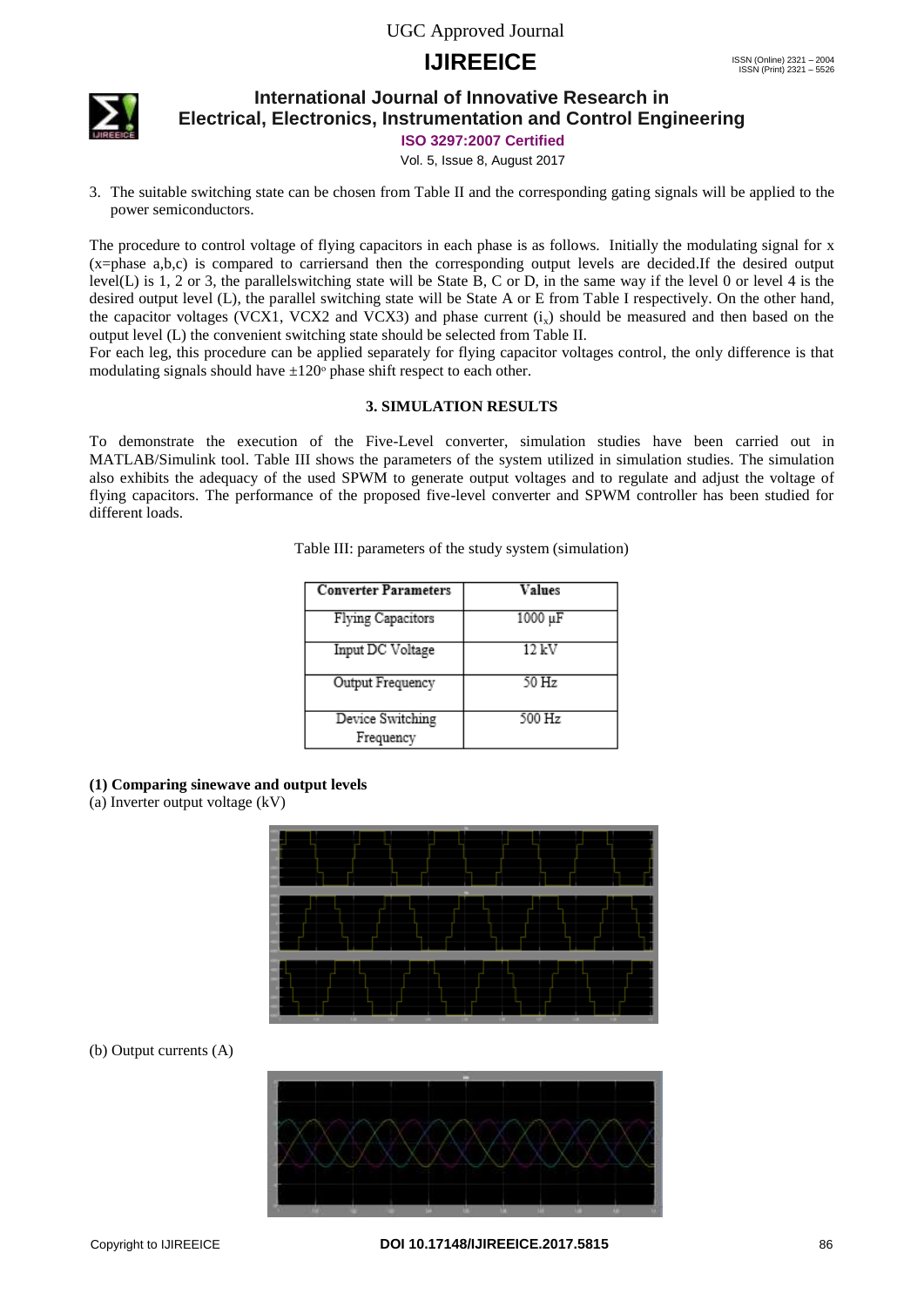# **IJIREEICE ISSN** (Online) 2321 – 2004



## **International Journal of Innovative Research in Electrical, Electronics, Instrumentation and Control Engineering**

**ISO 3297:2007 Certified**

Vol. 5, Issue 8, August 2017

(c) Flying capacitors voltages (kV)



Fig. 3. Simulation waveforms (Resistive load)

(a) Inverter output voltage, (b) output currents, and (c) flying capacitors voltage.

## **(2) Comparing sinewave and triangular signal.**

(a) Inverter output voltage (kV)



### (b) Output currents (A)



### (c) Flying capacitors voltages (kV)



Fig. 4. Simulation waveforms (Resistive load) (a) Inverter output voltage, (b) output currents, and (c) flying capacitors voltage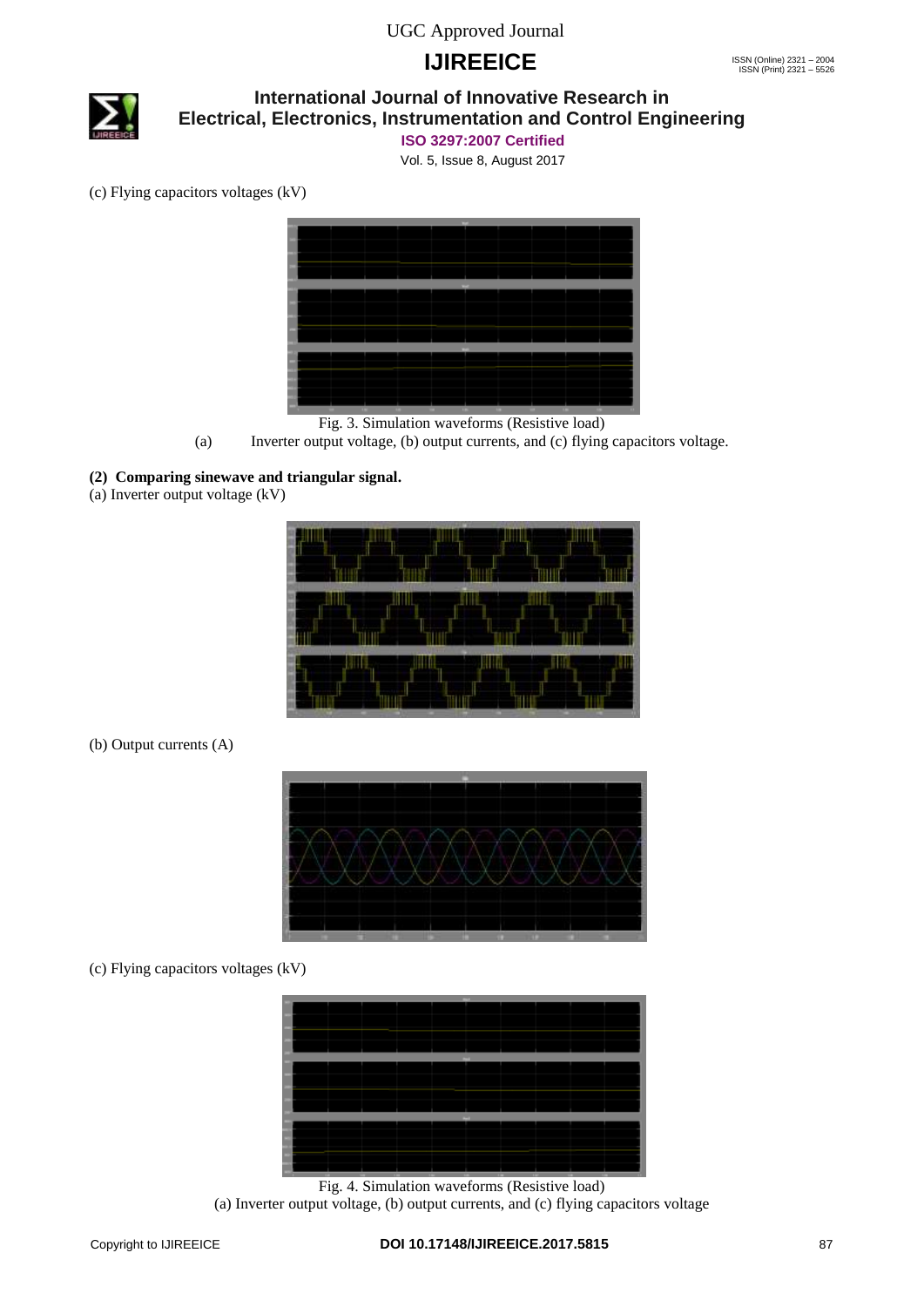# **IJIREEICE ISSN** (Online) 2321 – 2004



### **International Journal of Innovative Research in Electrical, Electronics, Instrumentation and Control Engineering**

**ISO 3297:2007 Certified**

Vol. 5, Issue 8, August 2017

**4.1 Total Harmonic Distortion (THD) Analysis: Based on sinewave and output levels:**



Fig.5. THD Analysis of output voltage

It indicates the fundamental component present in the output voltage is 7107V and the THD is 21.47%.



Fig.6. THD Analysis of output current

It indicates the fundamental component present in the output current is 2.156A and the THD is 6.03%.

#### **Based on sinewave and triangular signals:**



Fig.7. THD Analysis of output voltage

It indicates the fundamental component present in the output voltage is 5961V and the THD is 26.60%.



Fig.8. THD Analysis of output current